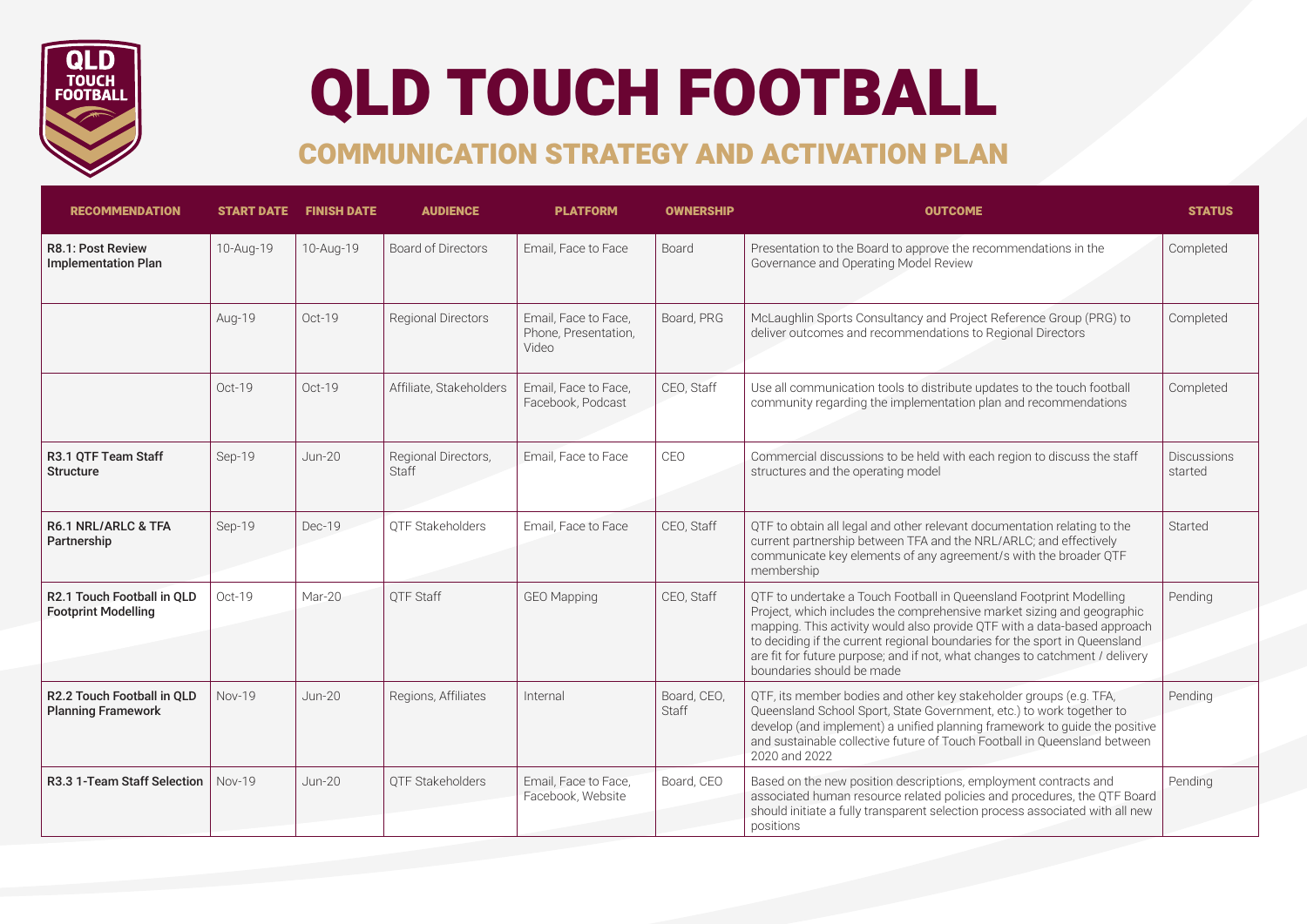| <b>RECOMMENDATION</b>                                 |               | <b>START DATE FINISH DATE</b> | <b>AUDIENCE</b>     | <b>PLATFORM</b>                             | <b>OWNERSHIP</b> | <b>OUTCOME</b>                                                                                                                                                                                                                                                                                                                                                                                                                                                                                                                 | <b>STATUS</b> |
|-------------------------------------------------------|---------------|-------------------------------|---------------------|---------------------------------------------|------------------|--------------------------------------------------------------------------------------------------------------------------------------------------------------------------------------------------------------------------------------------------------------------------------------------------------------------------------------------------------------------------------------------------------------------------------------------------------------------------------------------------------------------------------|---------------|
| R7.1 OTF Governance<br>Model                          | Nov-19        | <b>Jun-20</b>                 | Regions, Affiliates | Face to face                                | Board, CEO       | QTF, its member regions and their member affiliates to undertake all<br>activities necessary to dissolve the 6 regional governing entities, whilst<br>ensuring streamlined operational structures, resources and systems are<br>in place across Queensland to ensure the sport is optimally serviced in<br>all catchments by QTF and all affiliates are appropriately supported. QTF<br>should also consider becoming registered as a Public Company Limited by<br>Guarantee (PCLG), as opposed to an Incorporated Association | Pending       |
| R7.2 OTF Governance<br><b>Systems &amp; Processes</b> | <b>Nov-19</b> | <b>Jun-20</b>                 | Regions, Affiliates | Email, Face to Face,<br>Phone, Presentation | Board            | QTF to develop and implement a suite of systems and process designed<br>to align with current best practice. The board should be structured to<br>reflect the complex operating environment facing a modern state sporting<br>organisation                                                                                                                                                                                                                                                                                     | Pending       |
|                                                       | Nov-19        | <b>Jun-20</b>                 | Regions, Affiliates | Email. Face to Face.<br>Phone, Presentation | Board            | A QTF Board Charter (or Terms of Reference) be developed. The Charter<br>should clearly set out how the Board performs its role, as well as defining<br>the respective roles, responsibilities and authorities of the Board and<br>management in setting the strategic direction and control of the<br>organisation.                                                                                                                                                                                                           | Pending       |
|                                                       | <b>Nov-19</b> | $Jun-20$                      | Regions, Affiliates | Email, Face to Face,<br>Phone, Presentation | Board            | In addition to the development of Board and Sub-Committee / Advisory<br>Panel / Working Party Charters / Terms of Reference, position descriptions<br>(including required skill sets and roles / responsibilities) should to be<br>developed to guide the recruitment and activities of Board members                                                                                                                                                                                                                          | Pending       |
|                                                       | Nov-19        | <b>Jun-20</b>                 | Regions, Affiliates | Email. Face to Face.<br>Phone, Presentation | Board            | As the ultimate decision-making power should rest with the board, the<br>board should clearly document all delegations of authority to the CEO and<br>other individuals, committees or groups. This document, or delegations<br>register, should be regularly reviewed and updated. It should be the subject<br>of a formal board resolution.                                                                                                                                                                                  | Pending       |
|                                                       | Nov-19        | <b>Jun-20</b>                 | Regions, Affiliates | Email, Face to Face,<br>Phone, Presentation | Board            | QTF should form a Nominations Committee with the authority to identify<br>individuals with the appropriate skills and background and nominate them<br>to become elected or appointment Board members                                                                                                                                                                                                                                                                                                                           | Pending       |
|                                                       | <b>Nov-19</b> | $Jun-20$                      | Regions, Affiliates | Email, Face to Face,<br>Phone, Presentation | <b>Board</b>     | All newly elected Board members to undergo an appropriate induction<br>process                                                                                                                                                                                                                                                                                                                                                                                                                                                 | Pending       |
|                                                       | <b>Nov-19</b> | <b>Jun-20</b>                 | Regions, Affiliates | Email, Face to Face,<br>Phone, Presentation | Board            | A QTF Board calendar should include major annual activities for the Board<br>agenda, such as budget approval; strategic plan progress reviews; CEO<br>evaluation; Board and individual director evaluation; and annual general<br>meeting                                                                                                                                                                                                                                                                                      | Pending       |
|                                                       | <b>Nov-19</b> | <b>Jun-20</b>                 | Regions, Affiliates | Email, Face to Face,<br>Phone, Presentation | Board            | The Board should develop an annual Board Work Plan that sets key<br>performance criteria for the coming year that tie in with the strategic<br>objectives of QTF for this period of time                                                                                                                                                                                                                                                                                                                                       | Pending       |
|                                                       | Nov-19        | <b>Jun-20</b>                 | Regions, Affiliates | Email, Face to Face,<br>Phone. Presentation | Board            | QTF should facilitate at least 6 or more Board meetings per year (in line<br>with good practice)                                                                                                                                                                                                                                                                                                                                                                                                                               | Pending       |